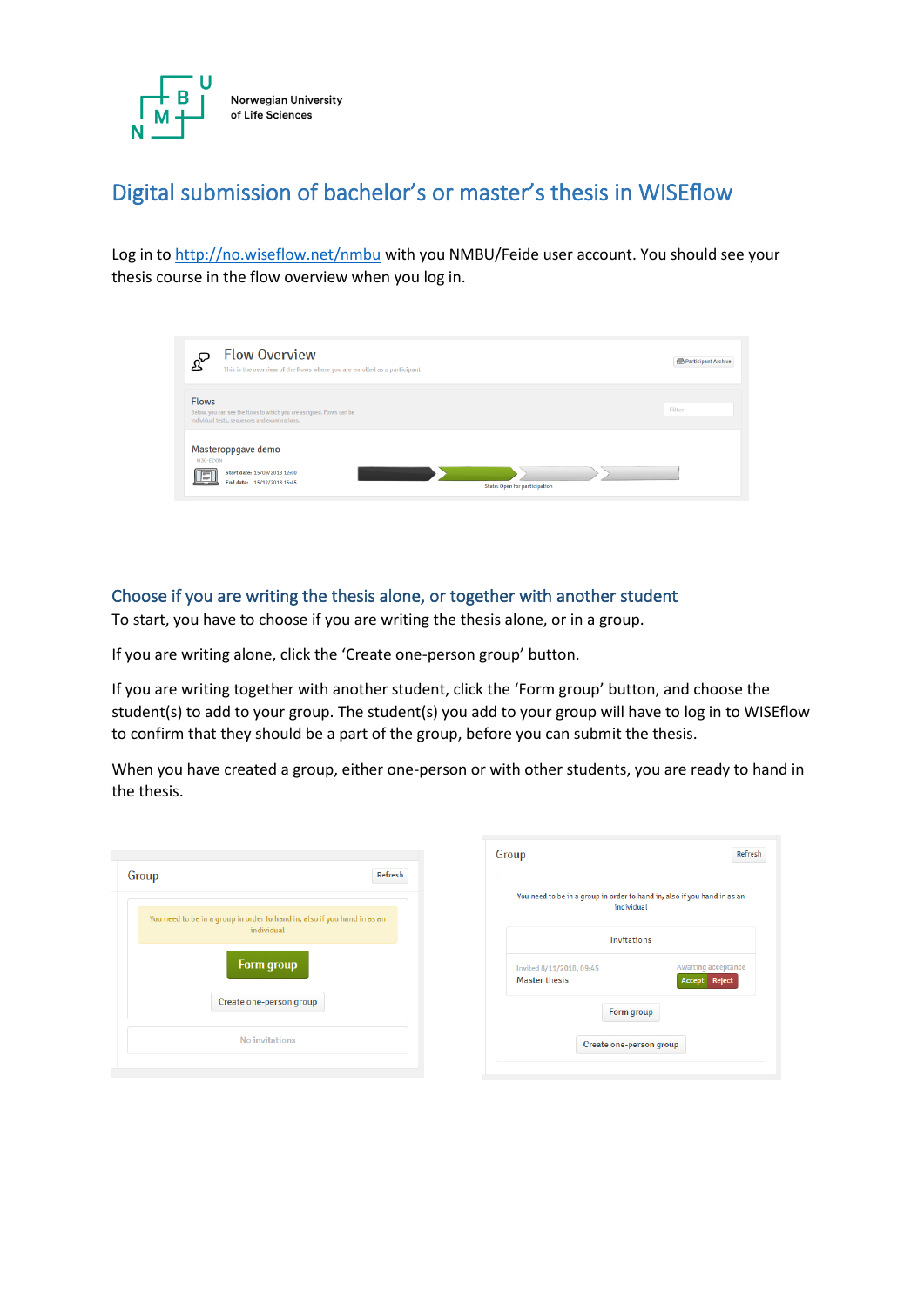

## Upload the thesis

Before submitting, you need to upload the PDF file with your thesis under 'Paper'. The thesis must be saved as a pdf file.



### Upload the receipt for Brage - master's thesis only

If you submit master's thesis, you have to upload the receipt for submission in Brage under 'Appendix material'.

If you submit bachelor's thesis, you have not do it.

| 1. Paper                                                              | '三」<br>2. Cover sheet                                   | ≔<br>3. Hand in                                                                                                                                   |
|-----------------------------------------------------------------------|---------------------------------------------------------|---------------------------------------------------------------------------------------------------------------------------------------------------|
| <b>↑ Upload</b><br>$\equiv$<br>Appendix material<br><b>STATISTICS</b> | <b>∕</b> Fill in cover sheet<br>Preview the cover sheet | Click here to hand in<br>Submission deadline: 00:53:48<br>A No paper uploaded                                                                     |
| No files<br>$\triangle$ Upload $\equiv$                               |                                                         | Hand in blank<br>You can hand in blank if you have not uploaded any files. This will<br>count as a hand in in regard to your institution's rules. |

## Upload the signed form "Confidential thesis"

If your thesis is confidential, you have to upload the signed form "Confidential thesis" under "Appendix material".

You have to also tick the question 'Does the answer contain confidential material?' in the cover sheet.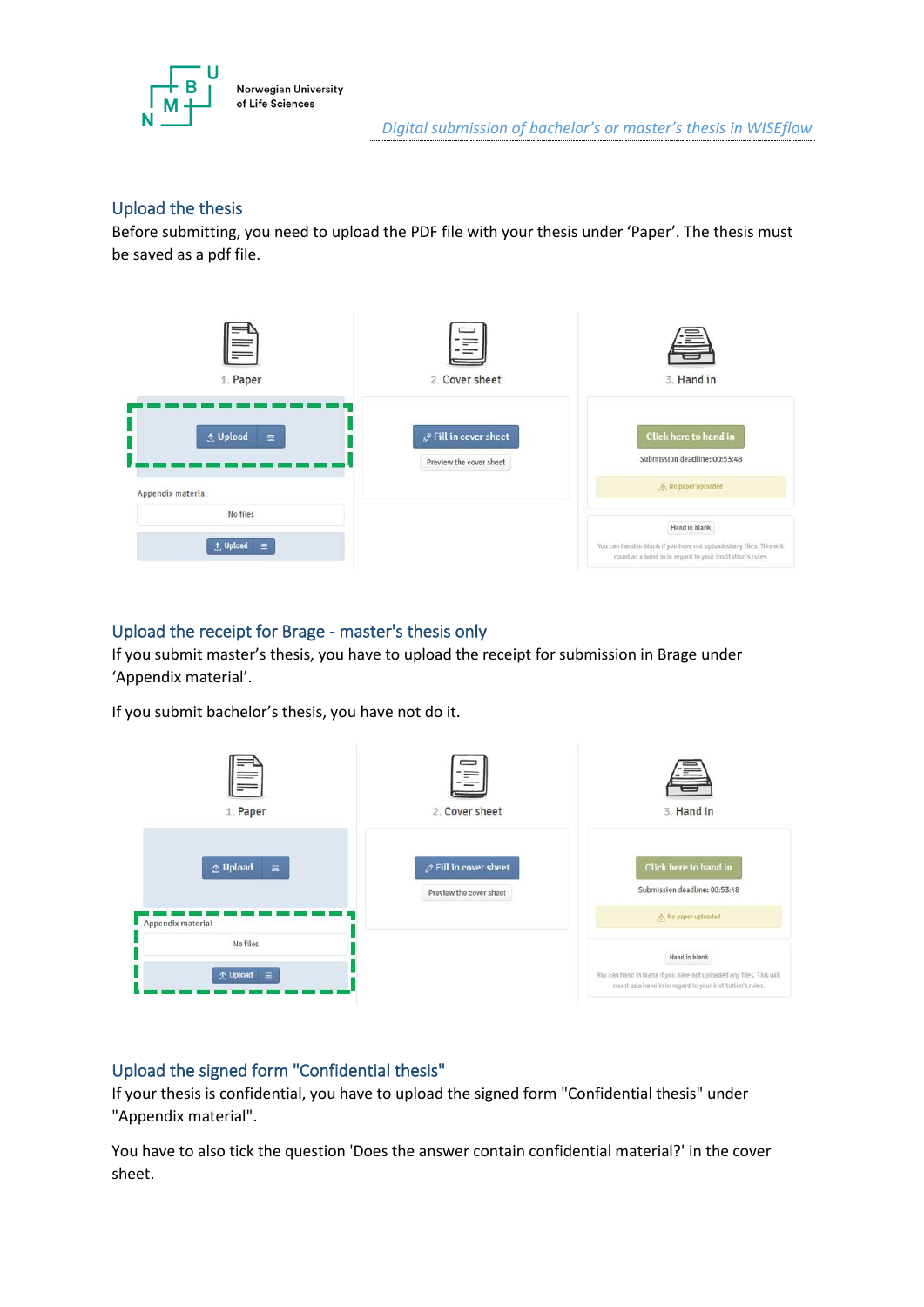

## *Digital submission of bachelor's or master's thesis in WISEflow*



#### Submit thesis

Please note that the thesis is **not submitted** when uploaded. You also have to confirm that the uploaded file(s) should be submitted by clicking the green 'Hand in' button.

If you are in a group with other student(s), only one of you have to upload and submit the thesis.